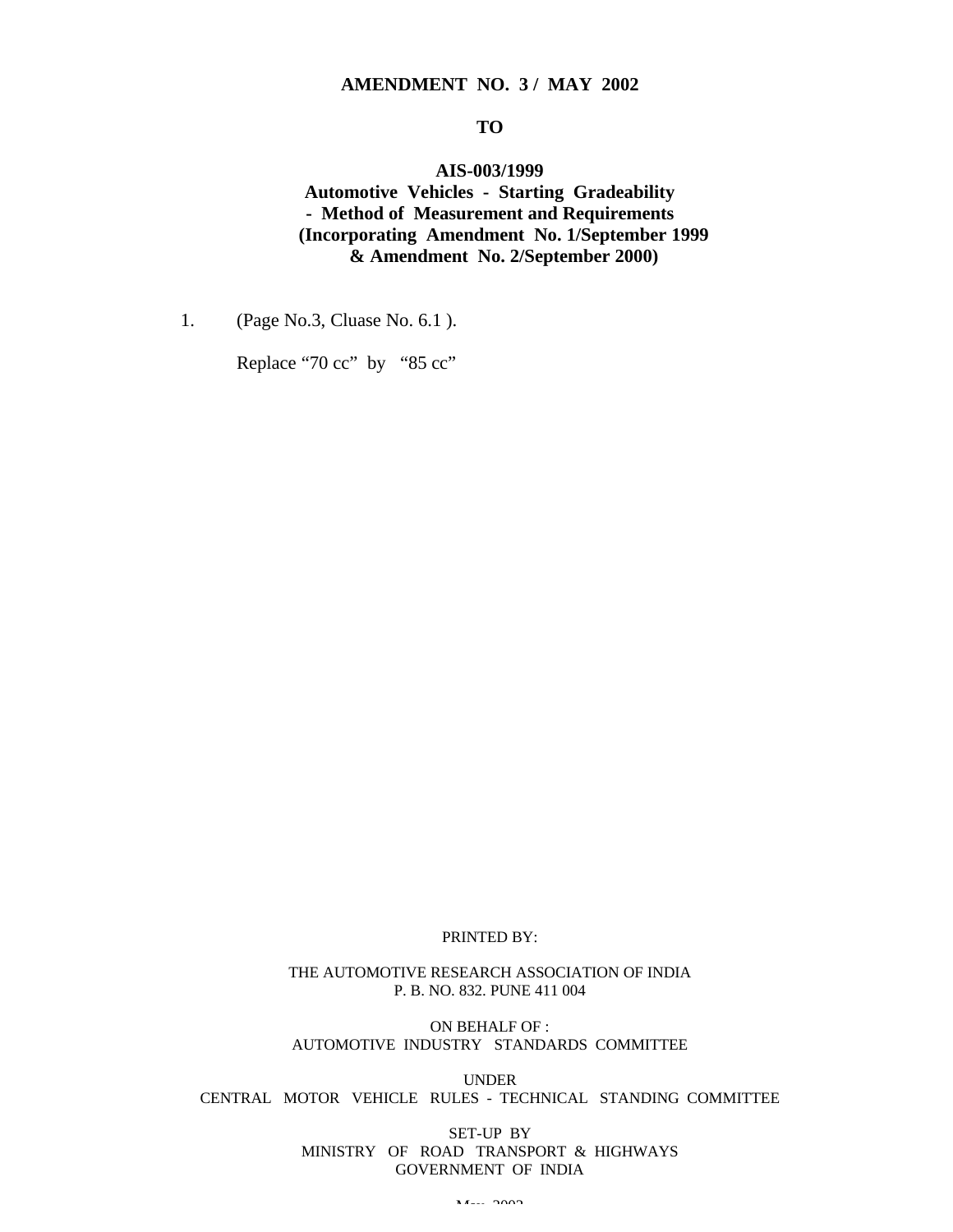# **AIS - 003/1999**

# AUTOMOTIVE INDUSTRY STANDARD

# **Automotive Vehicles - Starting Gradeability - Method of Measurement** *and Requirements* ∝

(Incorporating Amendment No. 1/September 1999 & Amendment No. 2/September 2000)

PRINTED BY: THE AUTOMOTIVE RESEARCH ASSOCIATION OF INDIA P. B. NO. 832. PUNE 411 004

> ON BEHALF OF : DEPT. OF INDUSTRY GOVERNMENT OF INDIA AND MINISTRY OF SURFACE TRANSPORT GOVERNMENT OF INDIA

> > January 1999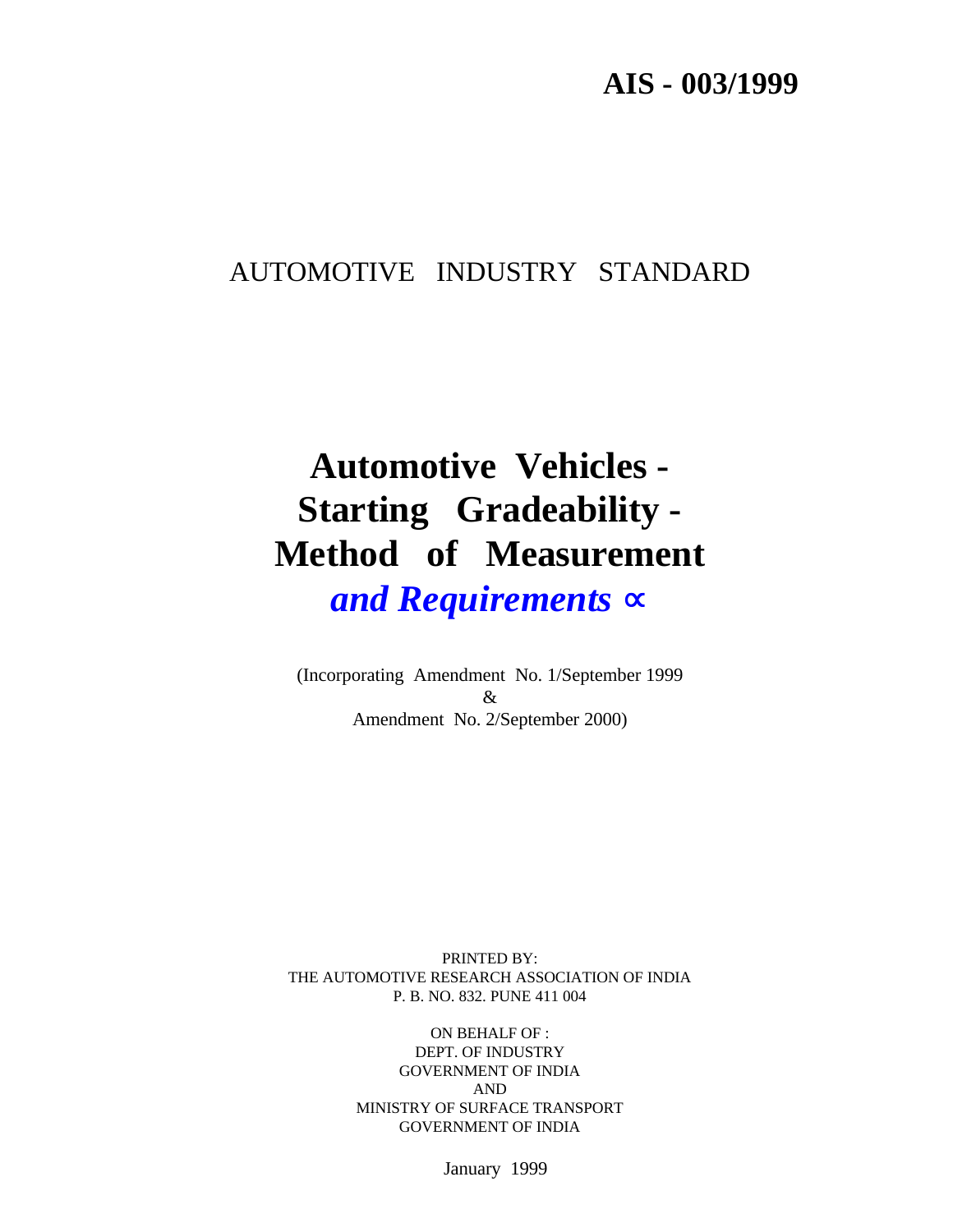#### **AIS - 003/1999**

| Sr.<br>No. | Corr-<br>igenda | Amend-<br>ment | <b>Revision</b> | <b>Date</b> | <b>Remark</b> | Misc. |
|------------|-----------------|----------------|-----------------|-------------|---------------|-------|
|            |                 |                |                 |             |               |       |
|            |                 |                |                 |             |               |       |
|            |                 |                |                 |             |               |       |
|            |                 |                |                 |             |               |       |
|            |                 |                |                 |             |               |       |
|            |                 |                |                 |             |               |       |
|            |                 |                |                 |             |               |       |

# Status chart of the Standard to be used by the purchaser for updating the record

#### **General remarks :**

This standard includes Amendment No.1/1999 & Amendment No.2/2000. They are shown with symbol ∝**,** italic and in blue colour in the soft copy of the standard.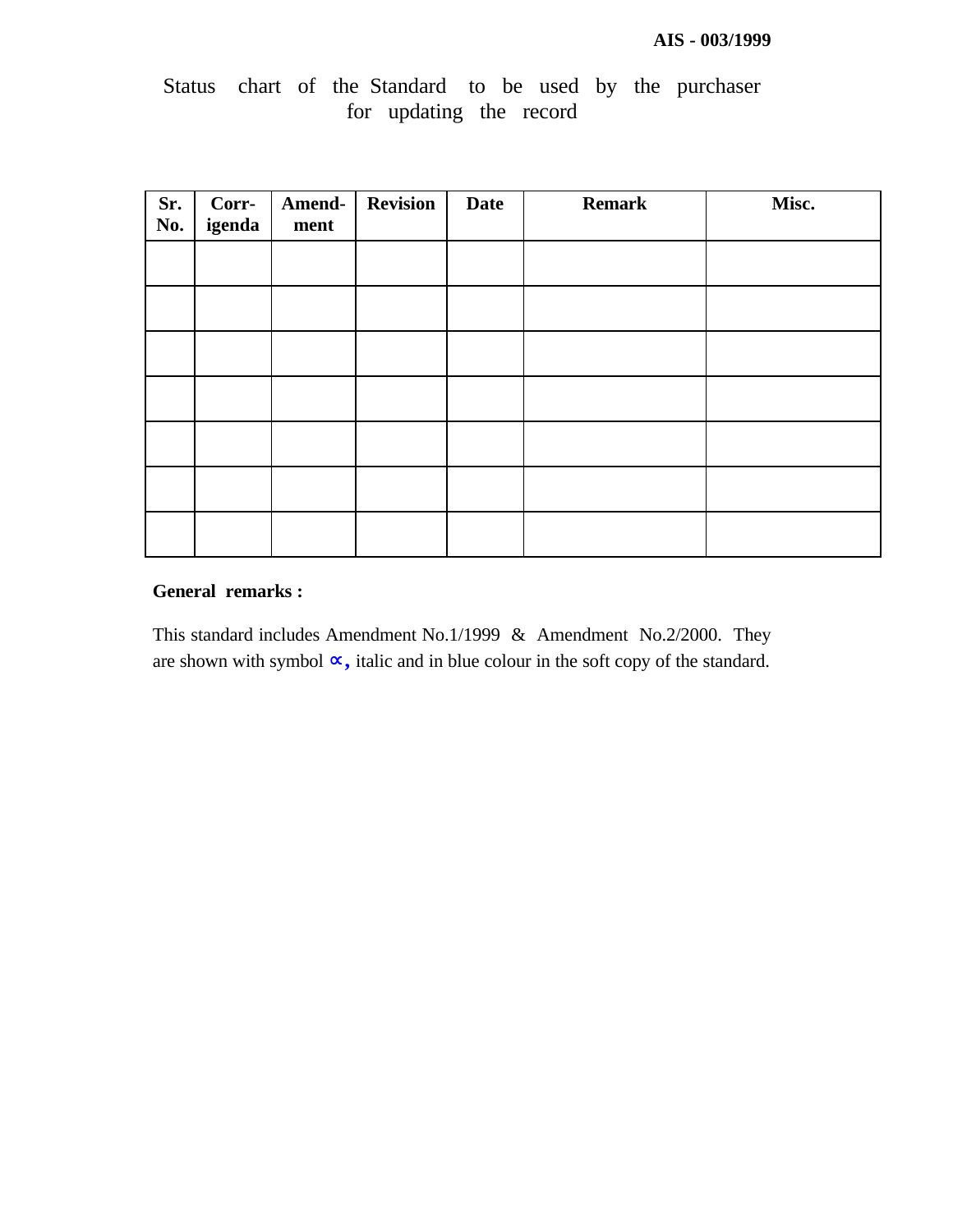#### **INTRODUCTION**

The Government of India felt the need for a permanent agency to expedite the publication of standards and development of test facilities in parallel when the work on the preparation of the standards is going on, as the development of improved safety critical parts can be undertaken only after the publication of the standard and commissioning of test facilities. To this end, the Ministry of Surface Transport (MoST) has constituted a permanent Automotive Industry Standards Committee (AISC) vide order No. RT-11028/11/97-MVL dated September 15, 1997.

The requirements of the minimum gradeability had been recommended by the erstwhile CMVR Technical Sub-Committee and these have been accepted by Ministry of Surface Transport vide letter no. RT - 11036/16/97 dated 11.06.1997. This Standard is prepared to lay down a uniform testing procedure for evaluating the gradeability of the vehicle. While preparing this standard assistance of IS : 13988 - 1994 has been taken.

This has been approved by the permanent CMVR Technical Standing Committee (CTSC) in its meeting held on **----------.**

This Standard will be used as the test procedure from this date and shall remain in operation till the corresponding Indian Standard is made effective.

The Automotive Research Association of India (ARAI), Pune, being the Secretariat of AIS Committee, has printed this Standard.

The committee responsible for preparation of this standard is given in Annexure : B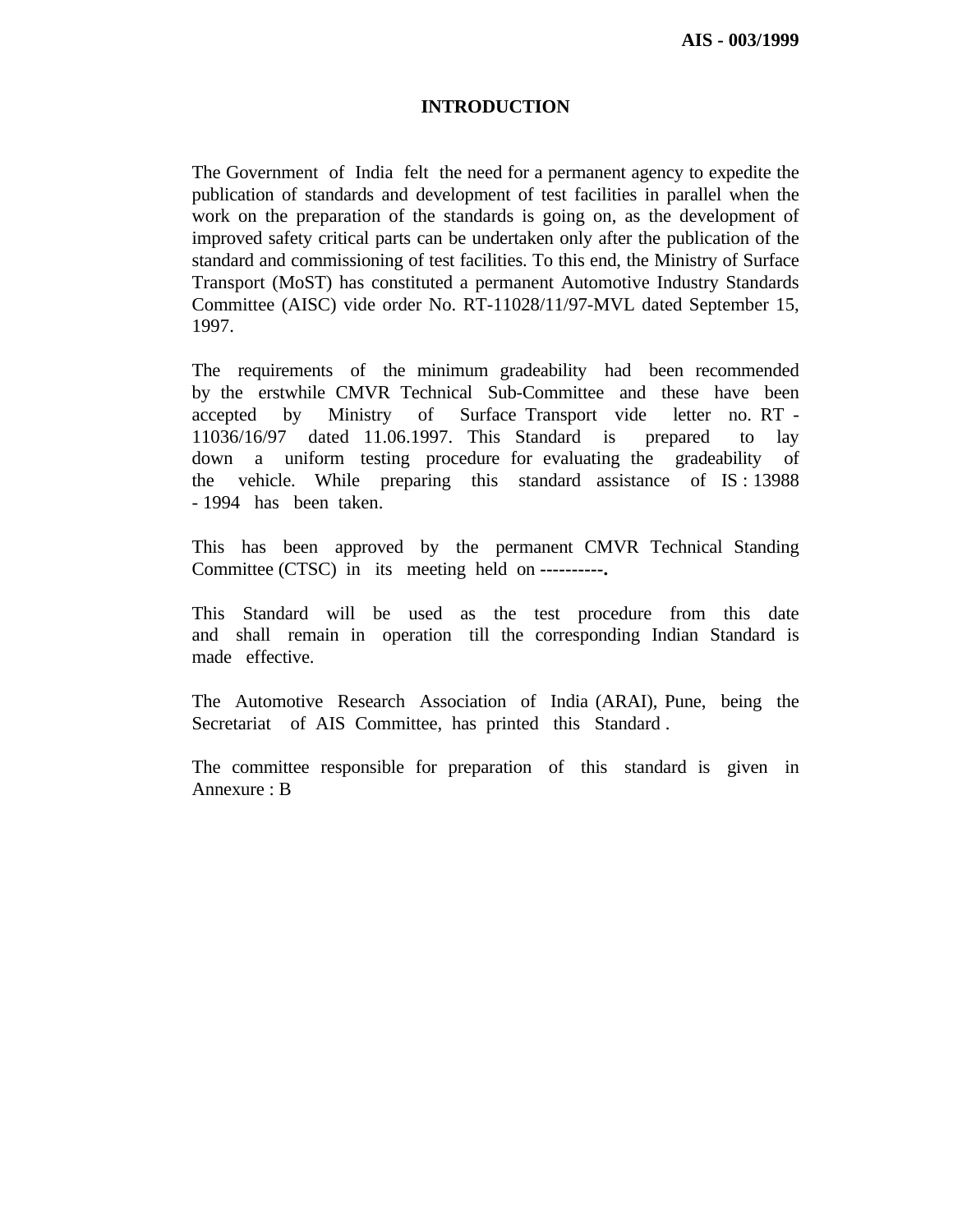# **Automotive Vehicles - Starting Gradeability - Method of Measurement** *And Requirements* ∝

#### **1. SCOPE**

This standard specifies the method for measurement ∝ *and minimum requirements* of starting gradeability for all types of road vehicles, for the purpose of establishing compliance to statutory requirements. This may also be used to verify the capability of vehicle with the maximum recommended gradeability declared by the vehicle manufacturer.

## **2. TERMINOLOGY**

2.1 Starting Gradeability

The starting gradeability of a vehicle is the maximum gradient, on which the vehicle can start climbing from stand-still condition, with all the wheels of the vehicle on the gradient at the time of start.

2.2 Percentage Gradient

It is 100 x tan θ, where, 'θ' is the angle between the gradient and horizontal plane.

## **3. VEHICLE PREPARATION**

- 3.1 The vehicle shall be run in as per the practice recommended by the vehicle manufacturer.
- 3.2 The vehicle shall conform in all its parts, components and systems to the technical specification declared by the manufacturer.
- 3.3 The adjustment of brakes, clutch, idling speed etc. and the adjustment of fuel system, ignition system, and grade, quality, quantity of lubricants for various moving parts shall conform to the manufacturer's recommendation.
- 3.4 The tyres shall be run in at the same time as the vehicle and shall have a tread depth not less than 90 percent of tread depth of a new tyre and shall have operated for at least 500 km or the distance recommended for running-in of the vehicle, whichever is lower on road, prior to test.
- 3.5 The tyre pressure shall be adjusted, when cold, to the value recommended by the vehicle manufacturer.
- 3.6 All the fuel enriching devices other than those required for the normal functioning of the vehicle shall be made inoperative.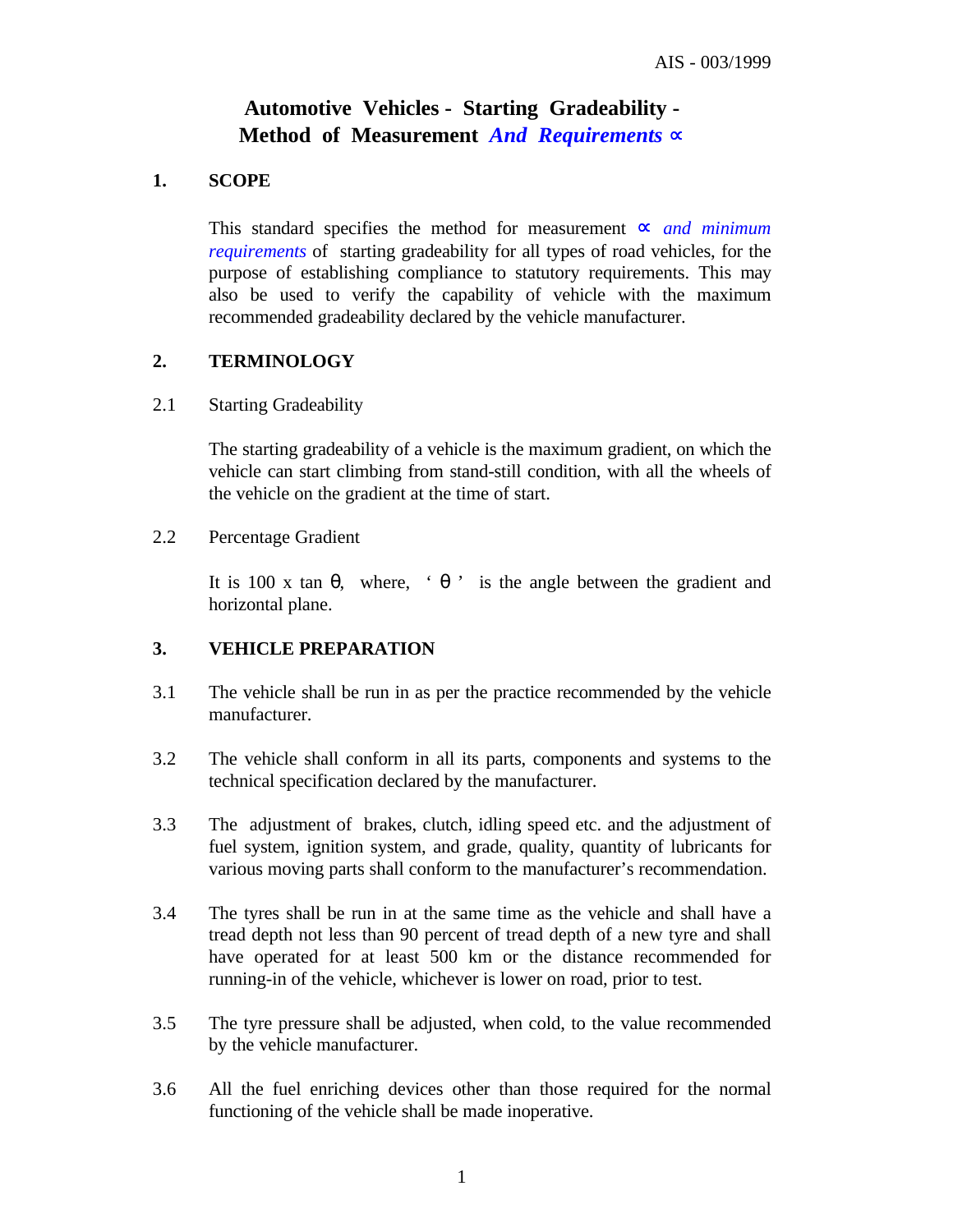- 3.7 Additional attachments which consume power like air-conditioner, etc. shall also be made inoperative.
- 3.8. In case of vehicle with more than one live axle, all combinations of live axles provided for selection on the vehicle shall be tried out.
- 3.9 The vehicle shall be loaded to the specified GVW and load distribution between the axles shall be as per the manufacturer's specification.
- 3.10 Before test, the vehicle including all its parts, components and systems, shall have reached a stable operating temperature normal to the vehicle operation.

# **4 TEST CONDITIONS**

- 4.1 Atmospheric Conditions
- 4.1.1 The atmospheric conditions at test site such as pressure, temperature and relative humidity shall be recorded. The air density at test site  $(d<sub>t</sub>)$  shall be calculated by the formula given below. The air density so calculated shall not differ from the reference air density  $(d_0)$  by more than 7.5 %.

$$
d_t = d_o \, x \, (H_t / H_o \, ) \, x \, (T_o / T_t \, )
$$

where,

- $d_t$  = Air density at test conditions in kg/m<sup>3</sup>
- $H_t$  = Atmospheric pressure at test site expressed in kPa
- $T_t$  = Atmospheric temperature at test site expressed in K
- $d_0$  = Air density at reference conditions (1.168 kg/m<sup>3</sup>)
	- $H<sub>o</sub>$  = Atmospheric pressure at reference conditions (100 kPa)
	- $T_0$  = Temperature at reference conditions (300 K)
- 4.1.2 The relative humidity at the test site shall be between 45 to 75 percent.
- 4.2 Features of Test Track
- 4.2.1 The surface of the test track shall be dry, roadway covered with asphalt, concrete. The lateral gradient of the track shall not exceed 3 percent. The length of the gradient shall be at least equal to the wheel base of the vehicle plus 15 meters.
- 4.2.2 The inclination of stretch on which the trials are conducted shall be measured at least at three places and the average angle of these values shall be quoted as gradient.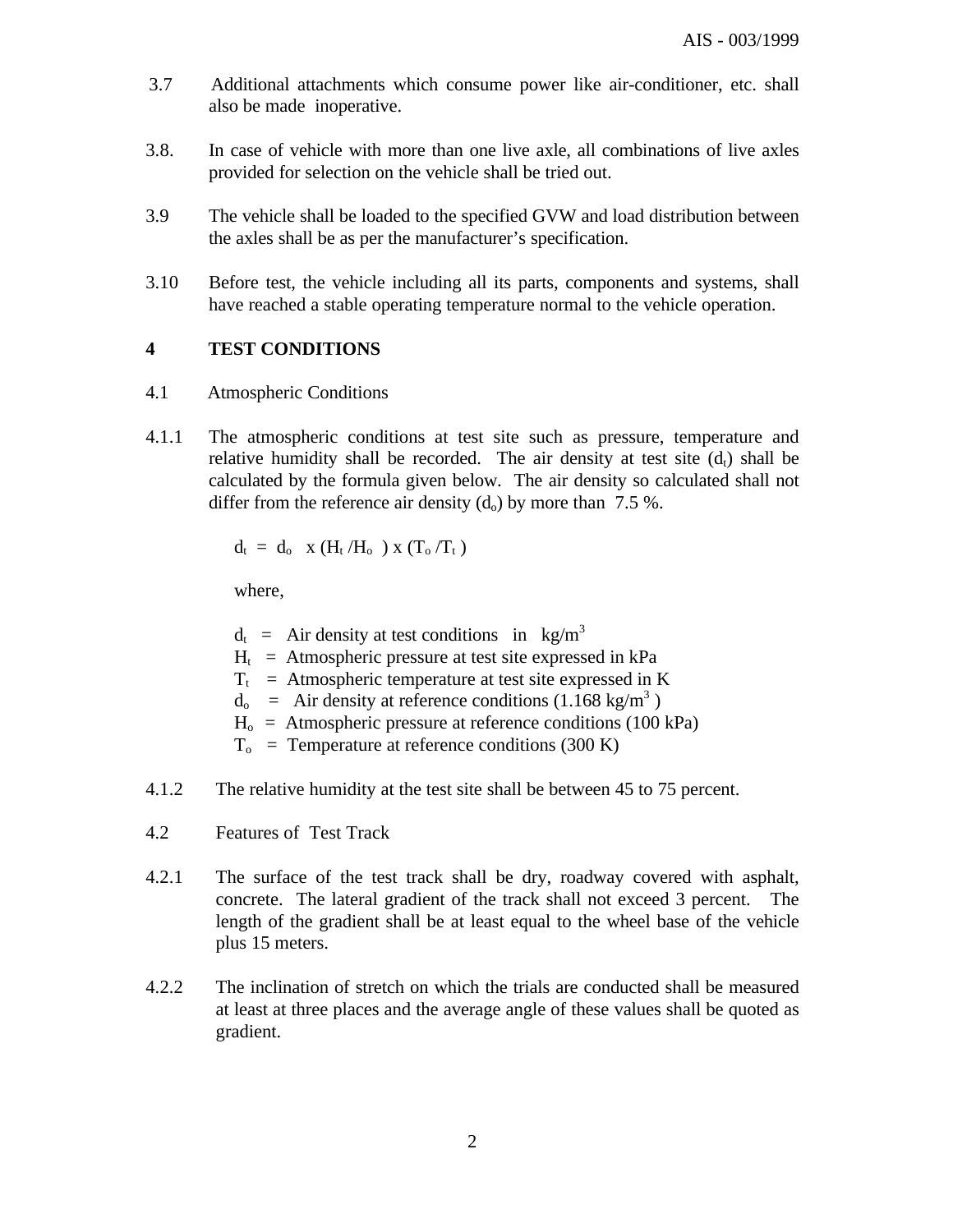#### **5 TEST PROCEDURE**

5.1 The test shall be conducted preferably on the specified gradient. If such a gradient is not available, the nearest gradient available shall be used. Park the vehicle on the gradient using parking brake, front of the vehicle facing upwards with all the wheels standing on the gradient and the rearmost point of the vehicle lies at least one meter ahead of the bottom of the gradient. If necessary, wheel chock may also be placed behind the rearmost wheels. ∝*In case of two-wheelers, the vehicle shall be parked as above using the*

*front/rear brake or by using wheel chock behind rear wheel .*

- 5.2 The vehicle shall be started from neutral gear position with engagement of the lowest gear (i.e. the gear with highest numerical reduction ratio). Attempt shall be made to start the vehicle in this position.
- 5.3 In case, the test is done on a gradient which is not the specified gradient, increase/decrease the load in/on the vehicle till the vehicle is just capable of starting and negotiating the gradient. This shall be possible without excessive shuddering or vibration of the vehicle. Record the weight of vehicle at this condition. The test shall be repeated three times, successfully in all three cases. The vehicle shall be brought to the normal operating temperature of engine/clutch between these tests.
	- **Note:** The amount of extra load on the vehicle and the axles shall be as agreed by the vehicle manufacturer. In case the load requirement is excessive, the test shall be conducted at another appropriate gradient.
- 5.4 The starting gradeability of the vehicle in percentage shall be expressed as :

 $G = 100 \text{ x } \tan[\sin^{-1} ((\sin \theta \text{ x } W_T) / W_R)]$ where,

- $G =$  Starting gradeability of vehicle in percentage
- $\theta$  = Slope angle of the test track used for the test
- $W_T$  = Weight of the vehicle as recorded in 5.3
- $W_R$  = Maximum recommended GVW of the vehicle in Para 3.9

#### ∝**6. REQUIREMENTS**

When tested as per this procedure, the vehicle in the rated GVW condition (GCW in case of Tractor-Trailer Combination) shall comply with the following:

- 6.1 Two wheelers with fixed transmission ratio and engine capacity not exceeding 70 cc : 1 in 15  $(3.81^{\circ})$ .
- 6.2 All other vehicles :  $7^\circ$ .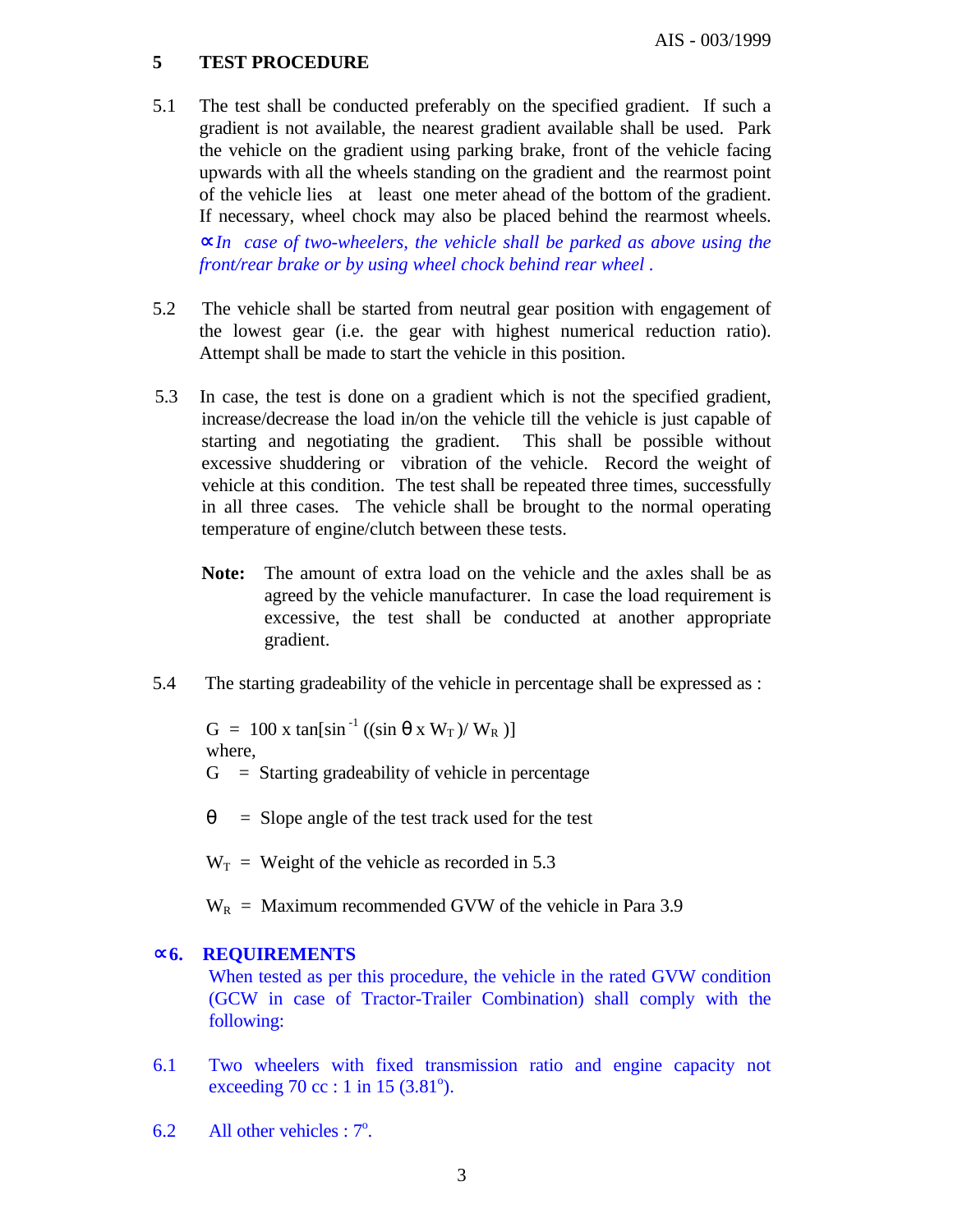## **7. TECHNICAL SPECIFICATIONS OF THE VEHICLE**

The technical specifications submitted by the vehicle manufacturer to the test agency shall contain at least the details given in Annexure A.

**Note :** In case the specification submitted for whole type approval of vehicle contain the above information, it is not necessary to submit them again.

#### **8. CHANGES IN TECHNICAL SPECIFICATIONS**

- 8.1 In case the testing is for the purpose of verifying compliance to the statutory limits, the changes in the technical specifications declared as per para 6 above shall be intimated to the test agency by the manufacturer. For deciding whether the changes in specifications affect the gradeability adversely or not, the guide lines given below shall be used.
- 8.2 In case of the following changes, the tests may be necessary for establishing compliance. However re-testing may not be required, if the conditions given at para 8.4 given are met.
- 8.2.1 Any increase in GVW
- 8.2.2 Any decrease in max. engine torque
- 8.2.3 Any decrease in overall transmission ratio (engine rpm/wheel rpm) in the lowest gear (i.e. the gear with highest numerical reduction ratio)
- 8.2.4 Any increase in tyre size which increases the rolling radius
- 8.2.5 Permanent 4 wheel drive to 2 wheel drive configuration
- 8.3 In case of changes given in 8.2.1 to 8.2.4 above, the gradeability shall be calculated for the new combination using the following formula, from the results of the tested combination.

 $Gn = (Tn / To) x (Grn / Gro) x (GVWo / GVWh) x (Tro / Trn) x (Go)$ 

Where Gn= Extrapolated gradeability for the modified combination

Go= Test result of the gradeability for the combination tested

To= Engine torque for the combination tested

Tn= Engine torque for the modified combination

Gro= Transmission ratio for the combination tested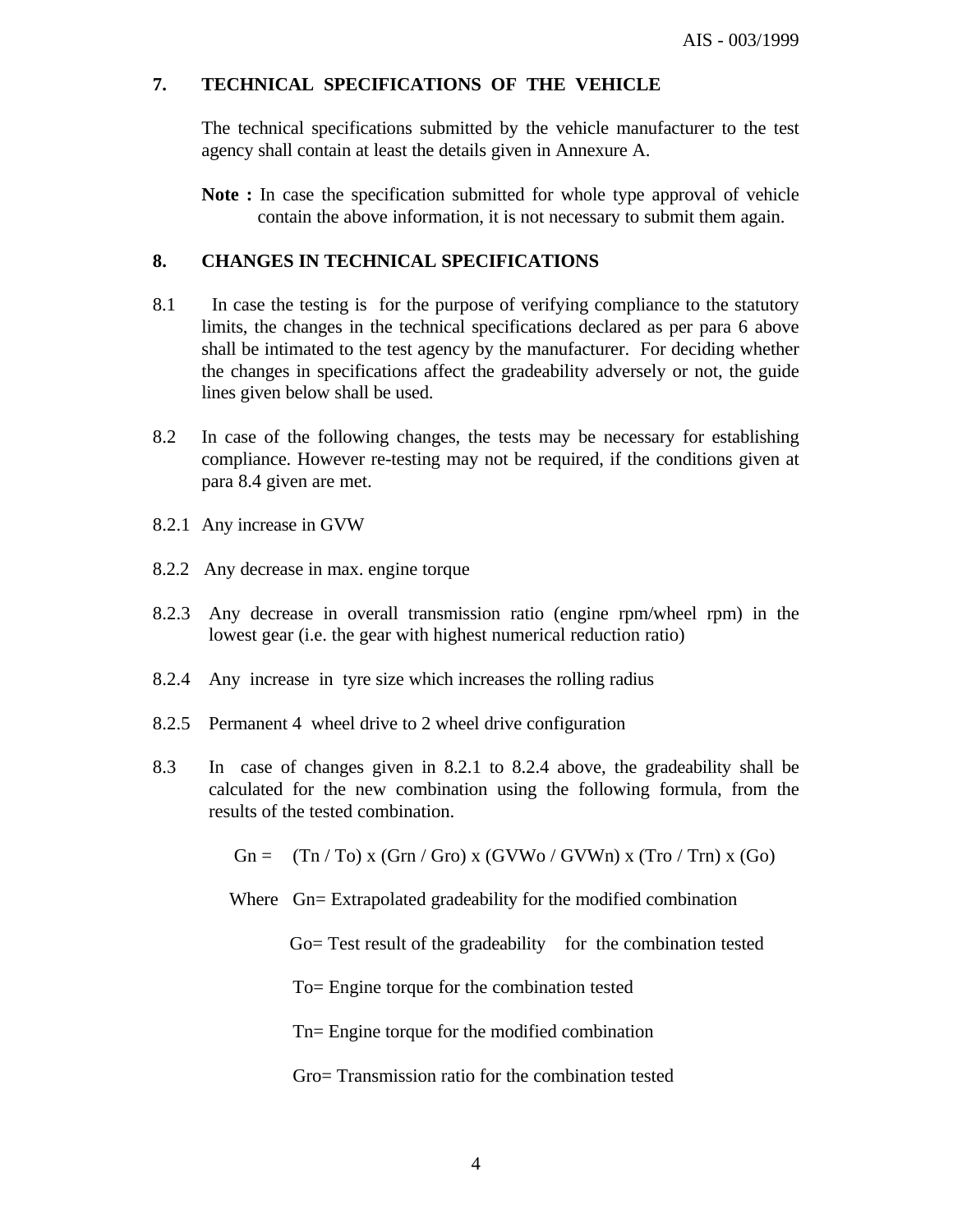Grn= Transmission ratio for the modified combination

GVWo= Gross vehicle weight for the combination tested

GVWn= Gross vehicle weight for the modified combination

Tro= Rolling radius of the tyre for the combination tested

Trn= Rolling radius of the tyre for the modified combination

- 8.4 Conditions on which retesting may not be required
	- Gn is more than 1.2 times the statutory limit for the gradeability.
	- The ratio Go/Gn is less than 1.3.
		- **Note:** The same procedure can be adopted for verification of the value declared by the manufacturer for the modified combination.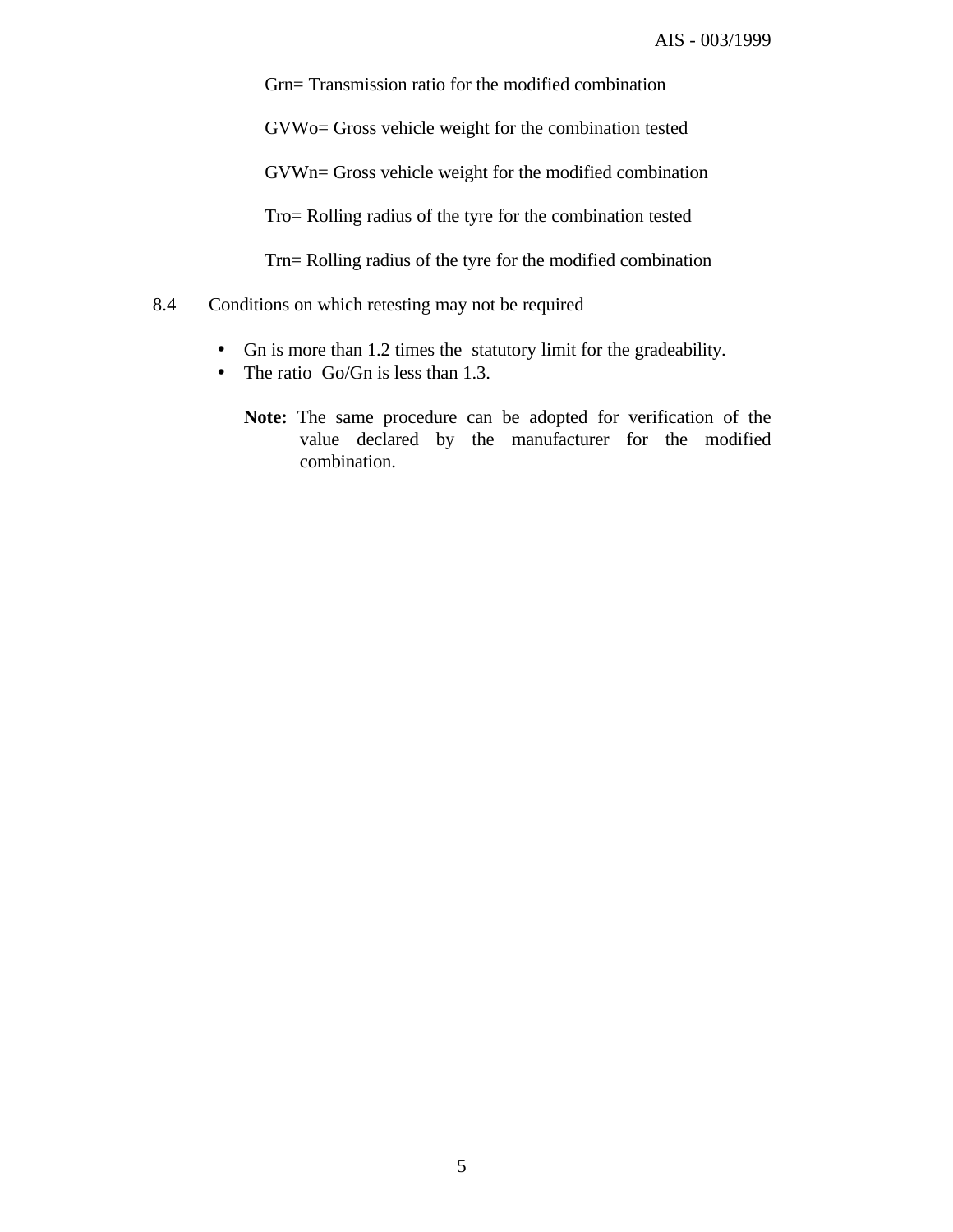#### **Annexure : A**

## TECHNICAL SPECIFICATIONS FOR GRADEABILITY TEST

#### **A.0 GENERAL**

- A.0.1 Manufacturer's Name and Address
- A.0.2 Telephone/ Fax No.
- A.0.3 Contact Person

#### **A.1 VEHICLE**

- A.1.1 Model
- A.1.2 Variant
- A.1.3 Type & Category of vehicle

#### **A.2 CONFIGURATION**

- A.2.1 No. of Axles Driven Non-driven
- A.2.2 Type of Drive
- A.2.3 Wheel base (mm)
- A.2.4 Overhang Front (mm) Rear (mm)
- A.2.5 Angle of approach (deg.)
- A.2.6 Angle of departure (deg.)
- A.2.7 Ramp angle (deg.)
- A.2.8 Operation of Parking Brake (Hand/ Foot)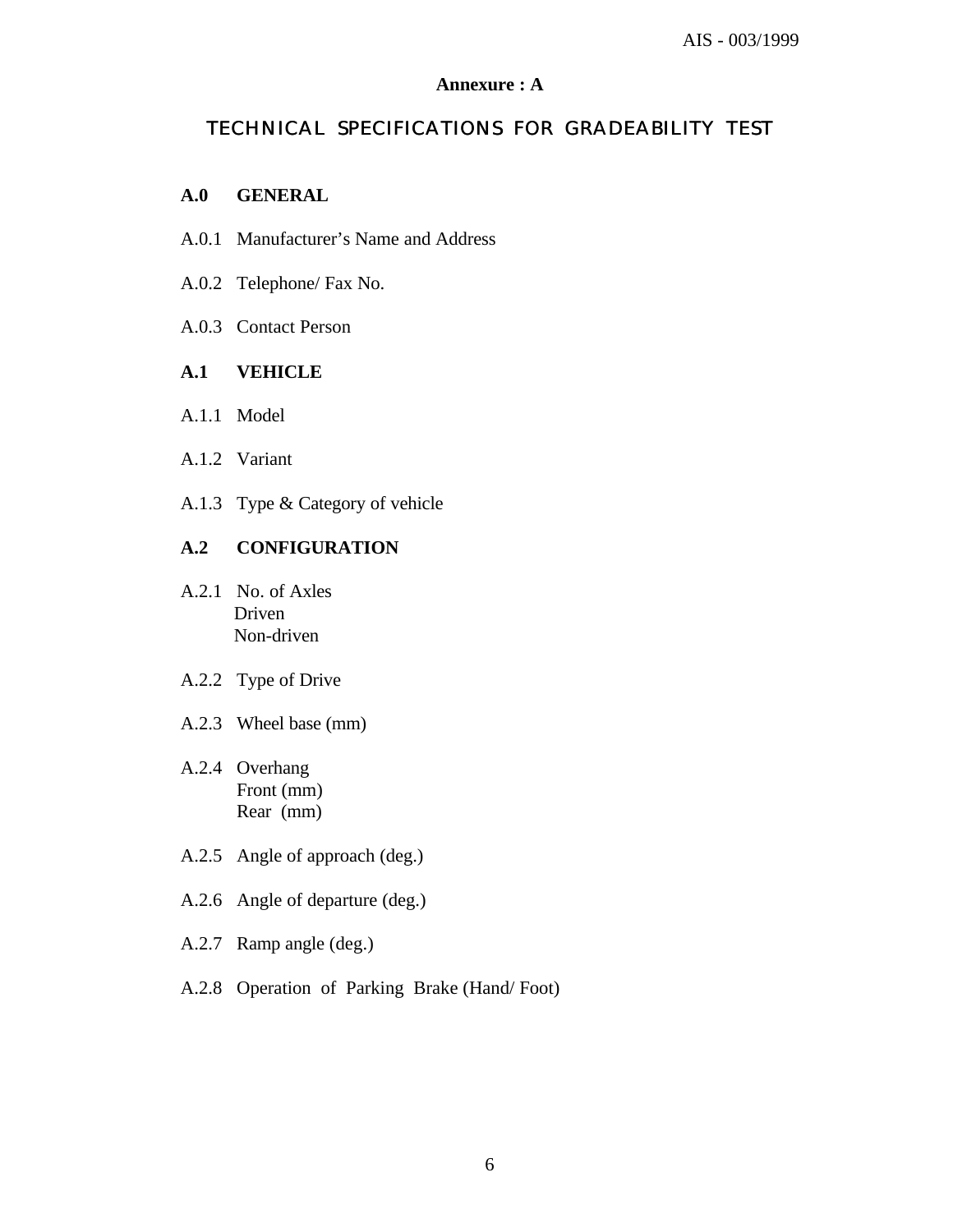#### **A.3 WEIGHMENT (kg.)**

- A.3.1 Unladen weight
- A.3.2 GVW
- A.3.3 Recommended axle load distribution
- A.3.4 Maximum permitted axle load distribution
- A.3.5 Maximum recommended gradient

### **A.4 DRIVE LINE**

- A.4.1 Max. engine torque at \_\_\_\_\_\_ rpm
- A.4.2 Overall transmission ratio providing max. torque
- A.4.3 Tyre size & ply rating
- A.4.4 Tyre inflation pressure (kPa)
- **Note:** The specifications as per A.2.5 to A.2.7 are required for selection of test gradient.